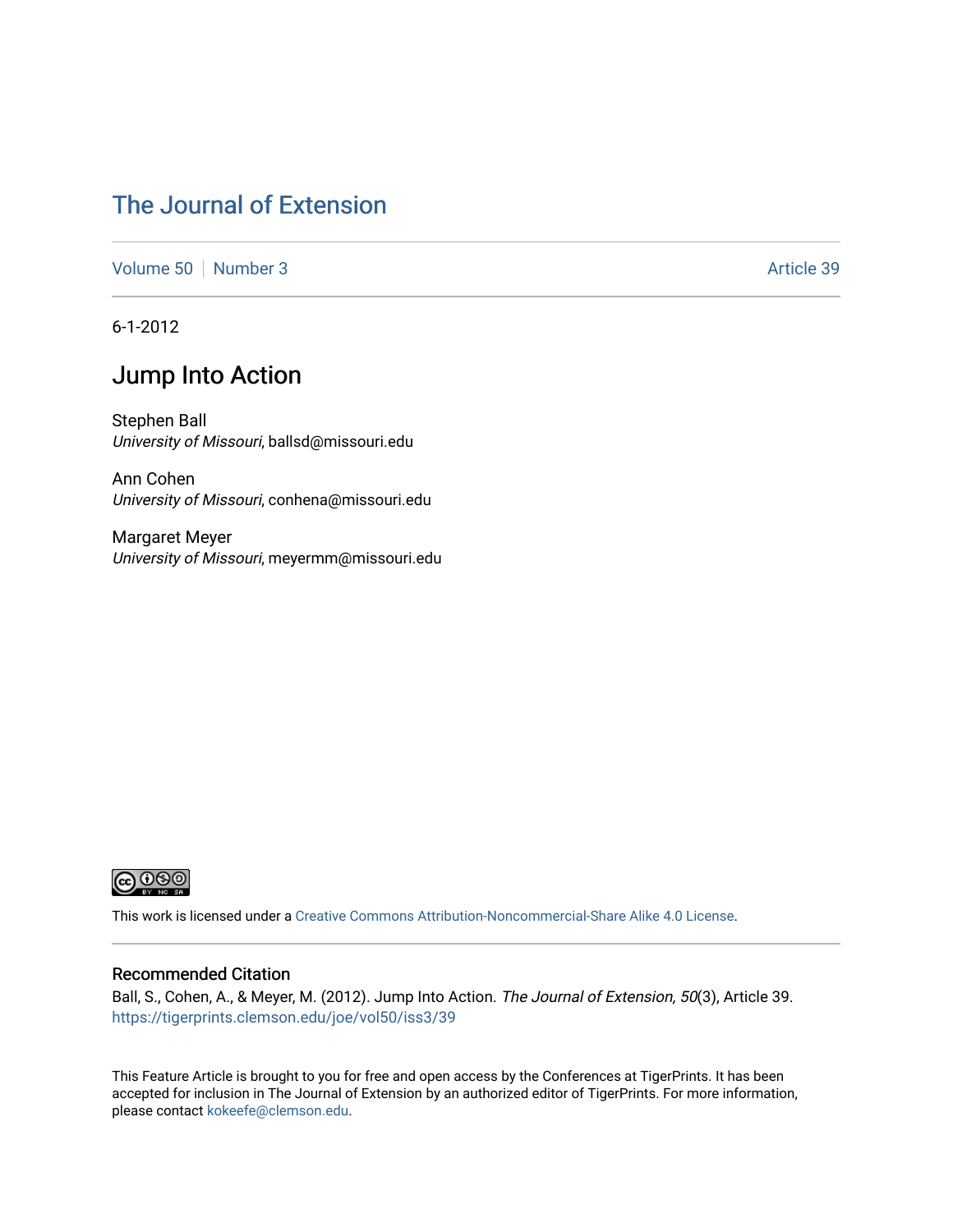**Sournal of Extension** 

**June 2012 Volume 50 Number 3 Article Number 3FEA4**

[Return to Current Issue](http://www.joe.org/joe/2012june/)

## **Jump Into Action**

**Stephen Ball** [ballsd@missouri.edu](mailto:ballsd@missouri.edu)

**Ann Cohen** 

[CohenA@Missouri.edu](mailto:CohenA@Missouri.edu)

## **Margaret Meyer**

[Meyermm@Missouri.edu](mailto:Meyermm@Missouri.edu)

Department of Nutrition and Exercise Physiology MU Extension University of Missouri

*Abstract: Jump Into Action (JIA) is a school-based team-taught program to help fifth-grade students make healthy food choices and be more active. The JIA team (physical education teacher, classroom teacher, school nurse, and parent) work together to provide a supportive environment as students set goals to improve food choices and increase activity. Following the program, students demonstrated increased self efficacy and knowledge of health behaviors. Students also reported, 1) drinking less soda and sugar added drinks, 2) spending more time being physically active, and 3) consuming four servings of dairy products more frequently.*

## **Introduction**

Sedentary lifestyles and poor food choices are key causal factors in the development of childhood overweight and obesity. According to the Youth Risk Behavior Survey (2009), more than two thirds of Missouri youth do not participate in sufficient amounts of moderate physical activity. Worse yet, the National Survey of Children's Health indicates 31% of Missouri youth are classified as either overweight or obese (2007).

Overweight children grow into overweight adults (Singh, Mulder, Twisk, van Mechelen, & Chinapaw, 2008). Therefore, effective strategies and support systems are needed to affect lifestyle habits that lead to overweight in children (Baranowski & Cerin, 2008; Borders, 2009; Carnethon, 2008). Jump Into Action (JIA) was designed to provide both the strategies and support to affect behaviors and environments that can help youth achieve a healthy weight.

JIA is a school-based and team-taught program to help fifth-grade students make healthy food choices and be more physically active. The program is implemented throughout the entire school year to maximize the time for students to change behaviors. The JIA classroom and physical education lessons are taught once a week for 8 weeks. Monthly check-ups are used to help reinforce the goals and behaviors throughout the school year. Parent "notes" and parent "information nights" bring family members into the program to provide support at home.

The team approach brings at least four adults (physical education teacher, classroom teacher, school nurse, and parent) together to serve as role models and provide support to students as they set goals to improve food choices and increase physical activity.

The specific roles for each team member are as follows.

• The physical education teacher uses physical activity lessons and pedometers to help students increase physical activity time.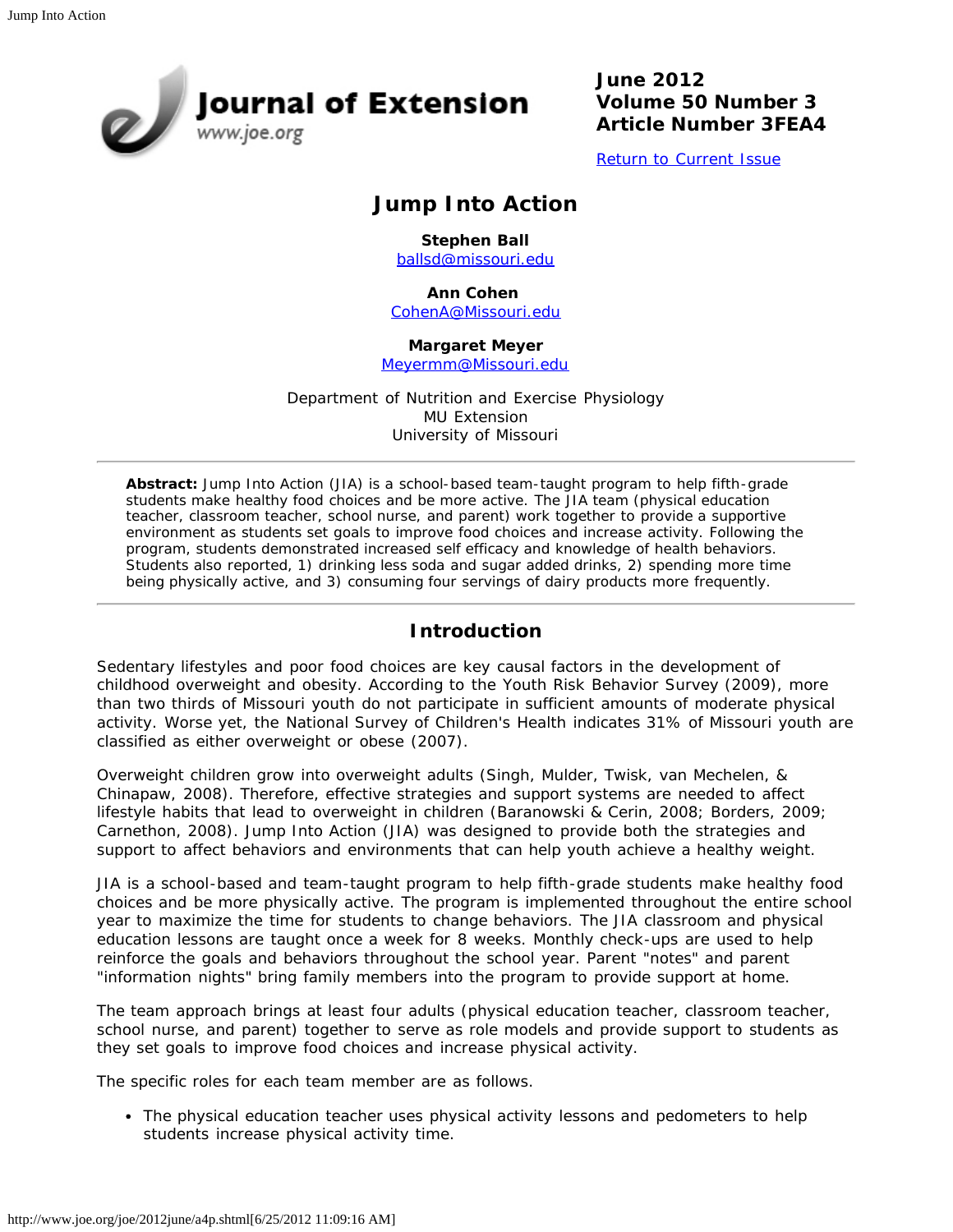The classroom teacher uses nutrition lessons and instructional materials to help students make better food choices.

- The school nurse uses a growth and development lesson to help students understand the rapid adolescent growth period.
- The parents provide support for students as they examine their physical activity and eating behaviors and set goals to improve their choices.

The program materials include:

- Teachers' guide
- Instructional materials (food label cards, food portion comparison cards, sugar packet pictures, fat cubes, and classroom posters)
- Student activity books and monthly goal checks
- Pedometers
- Parent notes

## **Objectives**

The long term goal of JIA was to improve the health and reduce the obesity rate of Missouri youth. The short term goal was to educate children about choices and behaviors for a healthy weight in a supportive school and home environment.

The specific objectives of this project were to:

- 1. Increase physical activity,
- 2. Improve knowledge and attitudes toward physical activity,
- 3. Improve knowledge of health behaviors/nutrition,
- 4. Increase self-efficacy of health behaviors/nutrition, and
- 5. Increase engagement in healthy behaviors/nutrition.

## **Methods**

University of Missouri State Extension specialists traveled throughout the State of Missouri and delivered JIA training to fifth grade classroom teachers, physical education teachers, and school nurses. Following JIA teacher training, the program was implemented in 154 schools reaching approximately 12,500 students over a 3-year funding period. Data was collected for a subsample (n=1228) pre and post program and analyzed.

The specific objectives were measured through the following evaluation activities.

## **Physical Activity**

Four consecutive days of 24-hour pedometer (Walk4Life LS2505) step counts were recorded for a smaller subsample of students (n= 76) pre and post JIA intervention (15 wks). Pedometers were sealed and reopened each morning. A 24-hour pedometer step count was averaged for 4 days both pre and post intervention and compared using a repeated measures ANOVA. In addition, questions regarding physical activity levels, attitudes, and knowledge about physical activity were recorded pre and post intervention (n=1228).

## **Nutrition and Health Behaviors**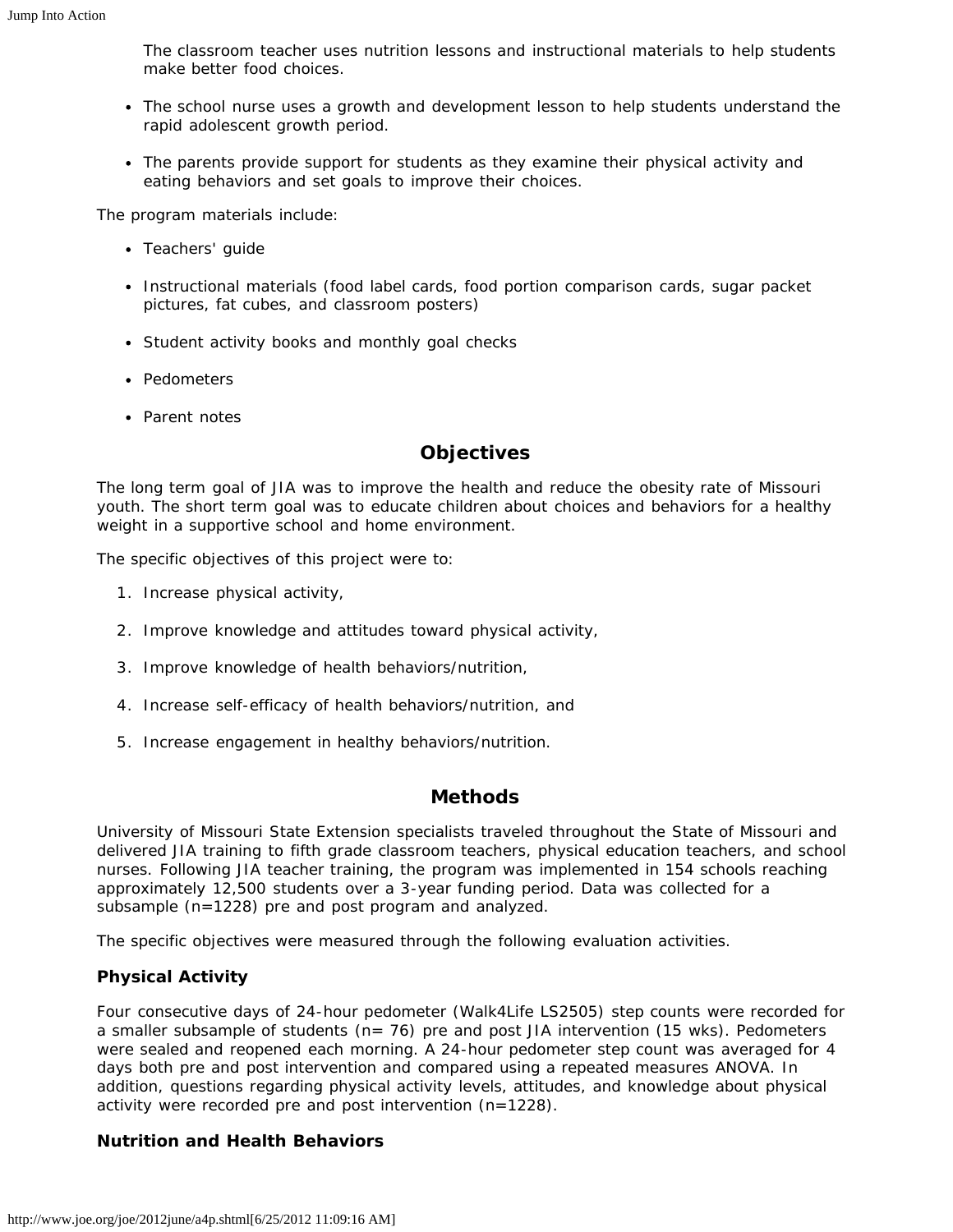The Children's Healthy Eating Attitude Test was administered pre and post (15 wks) JIA intervention to assess, 1) knowledge, 2) self efficacy, 3) behavior, and 4) goals regarding nutrition and health behaviors. Students answered fifteen additional questions about food choices and physical activity behaviors pre and post intervention. All statistical analyzes were computed using SPSS version 17.0.

## **Results**

## **Physical Activity**

Average pedometer step counts increased (9939 to 10,878) following the program, but the increase was not statistically significant ( $p = 0.181$ ). Following the program, a significantly greater percentage of students indicated they could limit their total screen time to 2 hours or less a day and be physically active for at least 60 minutes a day.

## **Knowledge of Health Behaviors**

Students who participated in JIA demonstrated an increased knowledge of health behaviors (p < .05). Specifically, after participating in the JIA program, significantly more students believed that health behaviors can affect one's growth and development, that the availability of food makes it easy to overeat, and that being physically active and having a healthy weight can help prevent one from developing type 2 diabetes.

## **Self-Efficacy**

Students increased their self-efficacy on all indicators ( $p < .05$ ), with the exception of reading food labels. Specifically, more students reported they could drink fewer sweetened drinks, eat or drink four daily servings from the milk group, eat five or more fruits and vegetables daily, limit their total screen time to 2 hours or less a day, be physically active for at least 60 minutes a day, and eat an appropriate amount of fiber-rich foods.

## **Engagement in Health Behaviors**

Students reported a reduction in the frequency they drank soda and/or other sugar added drinks  $(p < .05)$ . They also reported less screen time, increased physical activity, and more frequently consuming four servings of dairy products daily ( $p < .05$ ). They did not report an increase in how frequently they consumed the recommended amounts of fruits and vegetables.

## **Goals**

The degree to which students met their monthly goals did not fluctuate from month to month. There are two exceptions, however. Students reported meeting their monthly goal more often for consuming the recommended number of fruits and vegetables *(*p < .05) and meeting their physical activity goals ( $p < .05$ ).

## **Discussion**

The results of current project reported here support those of other recently developed fifth grade physical activity and nutrition based programs (Delcampo, Baca, Jimenez, Sanchez, & Delcampo, 2011; Jensen, Kattelman, Ren, & Wey, 2008). It appears that JIA may be an effective means to change the environment and thus youth behavior. Not only did students demonstrate an increased knowledge of health behaviors, they also adopted many of these behaviors. Specifically, students reported, 1) drinking less soda and sugar added drinks, 2) spending more time in physical activity, and 3) consuming four servings of dairy products more frequently.

The program encouraged consumption of four servings of dairy products (with approximately 300 mg per serving) to reach the RDI for calcium (1300 mg) for 9-13 year olds. The recommendation of three servings of dairy products (providing only 900 mg of calcium) assumes consumption of other dietary sources of calcium to reach 1300 mg. While many vegetables contain calcium, relatively large servings are needed to reach the calcium intake achieved with dairy products. Changes such as those achieved through the Jump Into Action program may result in significant health improvements and maintenance of a healthy weight. In addition,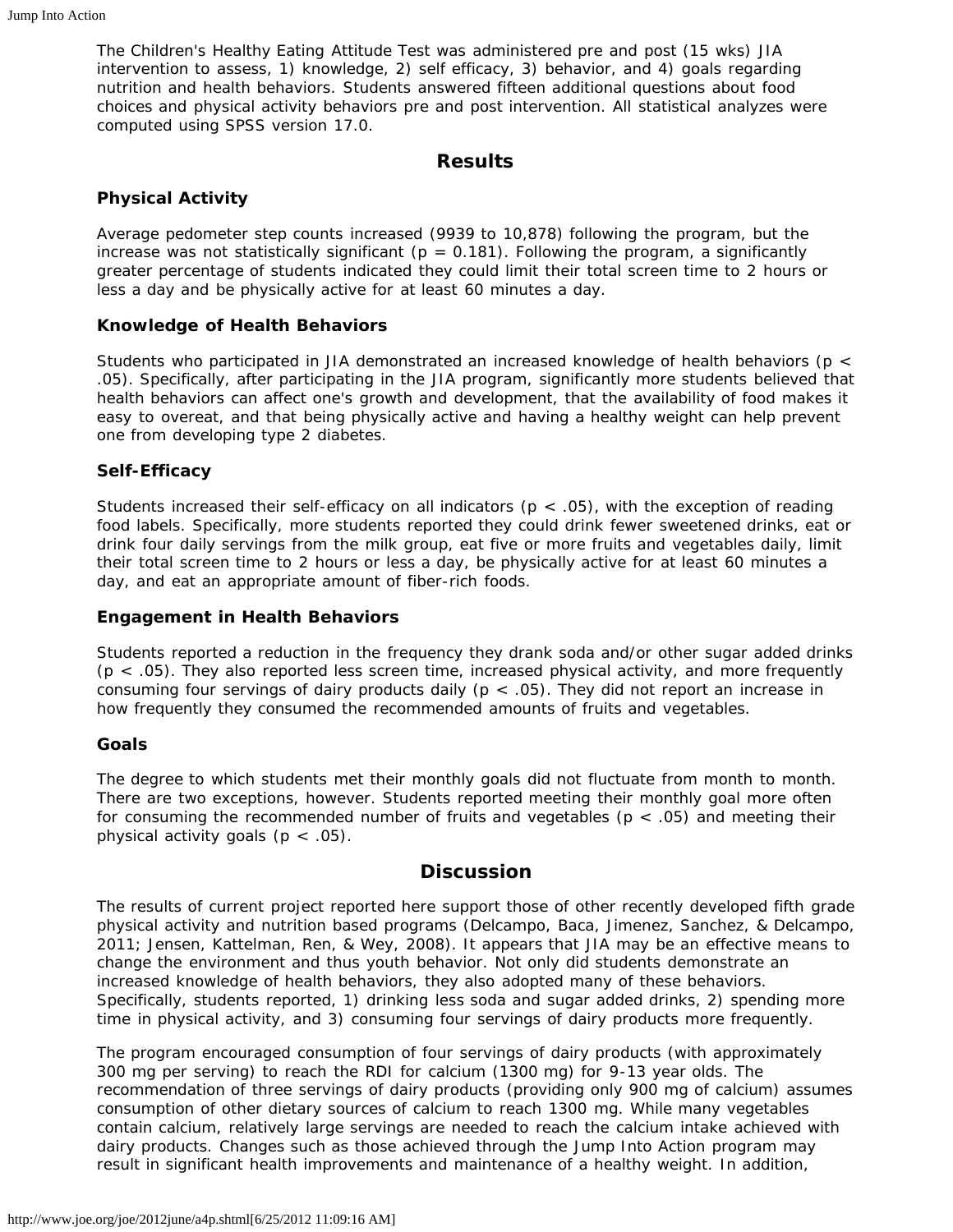small changes made early in life may also lead to healthier adult behavior.

Self efficacy plays an important role in how students behave, feel, and think. More students reported they could drink fewer sweetened drinks, eat or drink four daily servings from the milk group, eat five or more fruits and vegetables daily, limit their total screen time to 2 hours or less a day, be physically active for at least 60 minutes a day, and eat an appropriate amount of fiber-rich foods. These improvements in self efficacy may prove to be important determinants of health for these young people in the future.

Although the objective measure of physical activity (pedometer steps) was not significant postprogram, students' knowledge and attitudes toward physical activity improved. The lack of significance is likely due to the small sub-sample size  $(n=76)$  as average steps increased by approximately 1,000 per day.

One limitation of the project was the lack of quantitative "teacher" data. For example, the number of lessons delivered, average time spent per lesson, total time spent on JIA curriculum, or teacher approval is not known. Future JIA research should include a more formal teacher evaluation to capture this information. Informally, teachers were surveyed and interviewed about the program. From this qualitative data, it appears that most teachers implemented JIA as it was designed and delivered the majority of lessons. In addition, many teachers reported that JIA was likely successful due to adequate teacher training, using a team approach, and spending an entire school year to help change behavior. Although qualitative and anecdotal, the majority of teachers' comments concerning the value of the program were overwhelmingly positive.

A fifth grade classroom teacher said, "Thank you for implementing this much needed program. I feel it has helped to make many students aware of their bodies, health and ways to reach goals." A second said, "…this should be a mandatory program for all 5<sup>th</sup> graders."

One physical education teacher said, "This is a great program! I'm looking forward to doing this again next year! Another said, "We loved it! Thanks. The kids seemed very knowledgeable and interested in eating healthy and getting lots of exercise. Some of the 5<sup>th</sup> graders went nuts over the pedometers-they were moving constantly!"

A school nurse commented, "I have been impressed with the increased knowledge base and consumer awareness that our students now have regarding nutrition and exercise. They are themselves questioning why school lunches aren't healthier and are taking active roles in making informed choices." A second nurse said, "Jump into Action is a fabulous tool to educate our kids and to cause a positive big change in their lifestyle."

An additional vital component to the JIA program is parental involvement. Despite quantitative data documenting the degree to which teachers were able to engage parents in encouraging goal setting and related behavior changes, students were no doubt influenced by parental involvement and role modeling. Teachers reported that many parents helped students keep track of TV time, physical activities, and food choices. Students reported parents were buying juice with less sugar and looking more closely at food labels. Future JIA research needs to more thoroughly investigate parental involvement. Admittedly, this is a limitation of the current project.

Overweight and obesity in children is a serious health and social problem that schools cannot and should not be expected to address alone. Behavior change is more likely to be made and sustained when the change is made in a supportive environment. Schools using JIA provide a supportive environment where a "team" encourages youth to make food and physical activity choices for a healthy weight.

#### **Acknowledgment**

A team at Baylor College of Medicine Departments of Family and Community Medicine and Pediatrics, the Texas Diabetes Council and the Texas Department of Health developed the original Jump Into Action: A Non-Insulin Diabetes Mellitus Prevention Program for Elementary